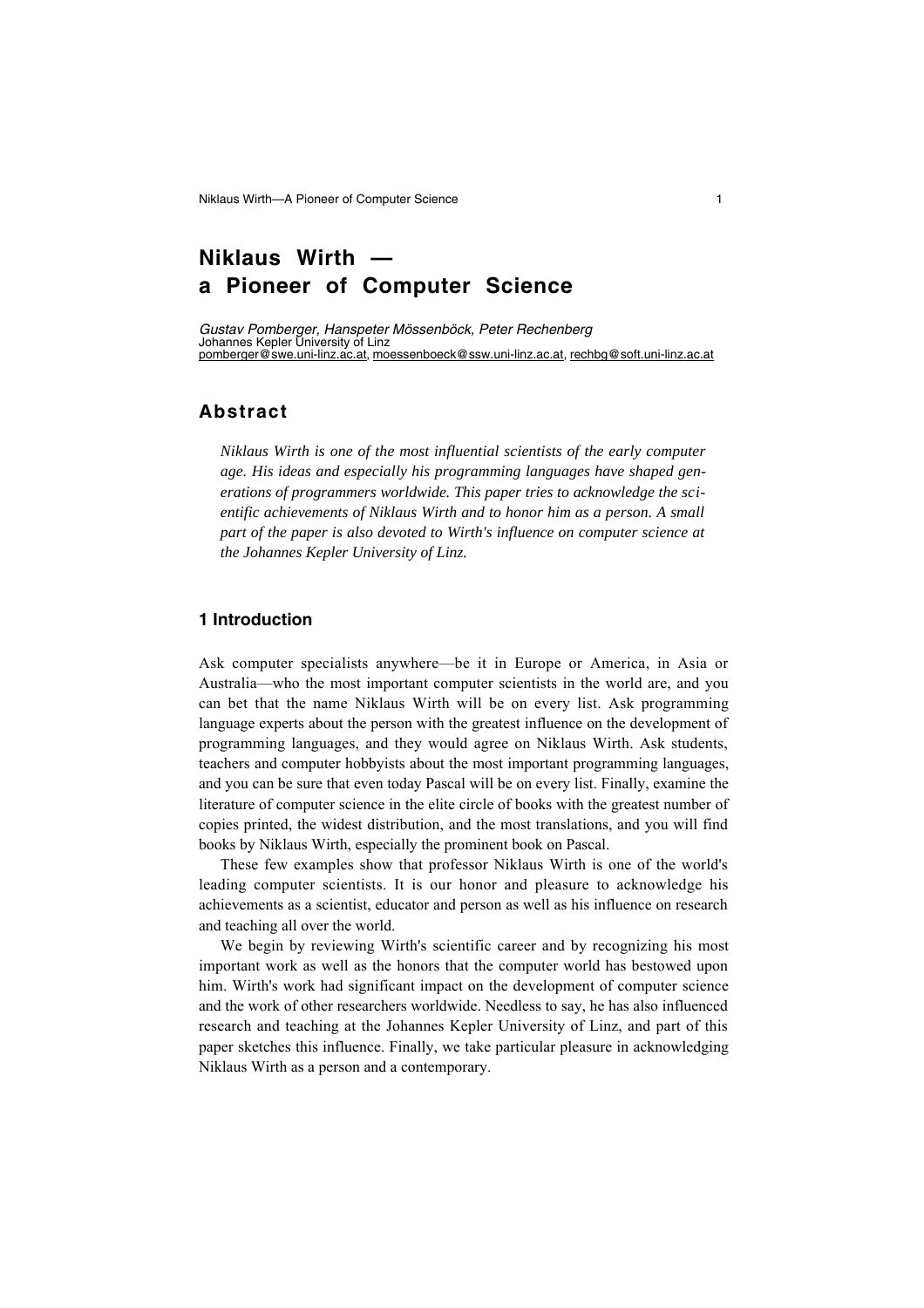# **2 Wirth's Scientific Career**

Niklaus Wirth was born in 1934 in Winterthur, Switzerland. After graduating from ETH Zurich in electrical engineering in 1959 he completed his master's degree at Laval University in Quebec, Canada, in 1960 and went on to complete his Ph.D. in programming languages in 1963 under professor H. D. Huskey at the University of California at Berkeley. Wirth served as an assistant professor at the newly founded computer science department at Stanford University from 1963 to 1967. During this time he became intensely involved with questions regarding programming-language development.

In 1967 Wirth returned as a professor to Zurich, first to the university, then in 1968 to ETH, where he co-founded the Department of Computer Science. The development of computer science as an academic major and as a research field at ETH was and is decidedly influenced by Wirth. In March 1999 Wirth retired as professor at ETH with a much-acclaimed parting lecture [47].

The guiding aspiration of Wirth's work has been to exploit to the limits of technical feasibility the possibilities offered by the computer for solving problems, all the while striving for simplicity and comprehensibility. This attitude arises from his insight into interrelations, and presents a sharp contrast to today's prevailing tendency to make programs, systems and organizations increasingly huge and complex, and thus opaque and dangerous [42].

Wirth does not belong to the ever growing number of scientists who publish simple (sometimes trivial) phenomena in an inflated, scientifically padded representation without offering much innovation. Quite the contrary, his work contributed to simplifying the understanding of complex interrelations and to providing clean solutions to existing problems.

The following subsections describe five periods in Wirth's scientific work, each lasting for about a decade and each crowned with major contributions to the development of computer science.

#### **The Early Years**

Shortly before 1960 the first Fortran compiler was completed, Algol was defined and some years later implemented. But—strangely enough—this pioneering work was hardly reflected in the open literature. Till the end of the decade only one coherent book about compiler construction appeared [2]. It was understandable that IBM was not interested in the publication of the techniques applied in Fortran compilers, but why did so little appear about the implementation of Algol? Only fragments such as the translation of arithmetic expressions and parsing methods were published. The reason for this reservation was perhaps that the implementers felt their work yet to be immature and poorly suited for publication. General principles and methods were scarcely recognized; and if they were, how could they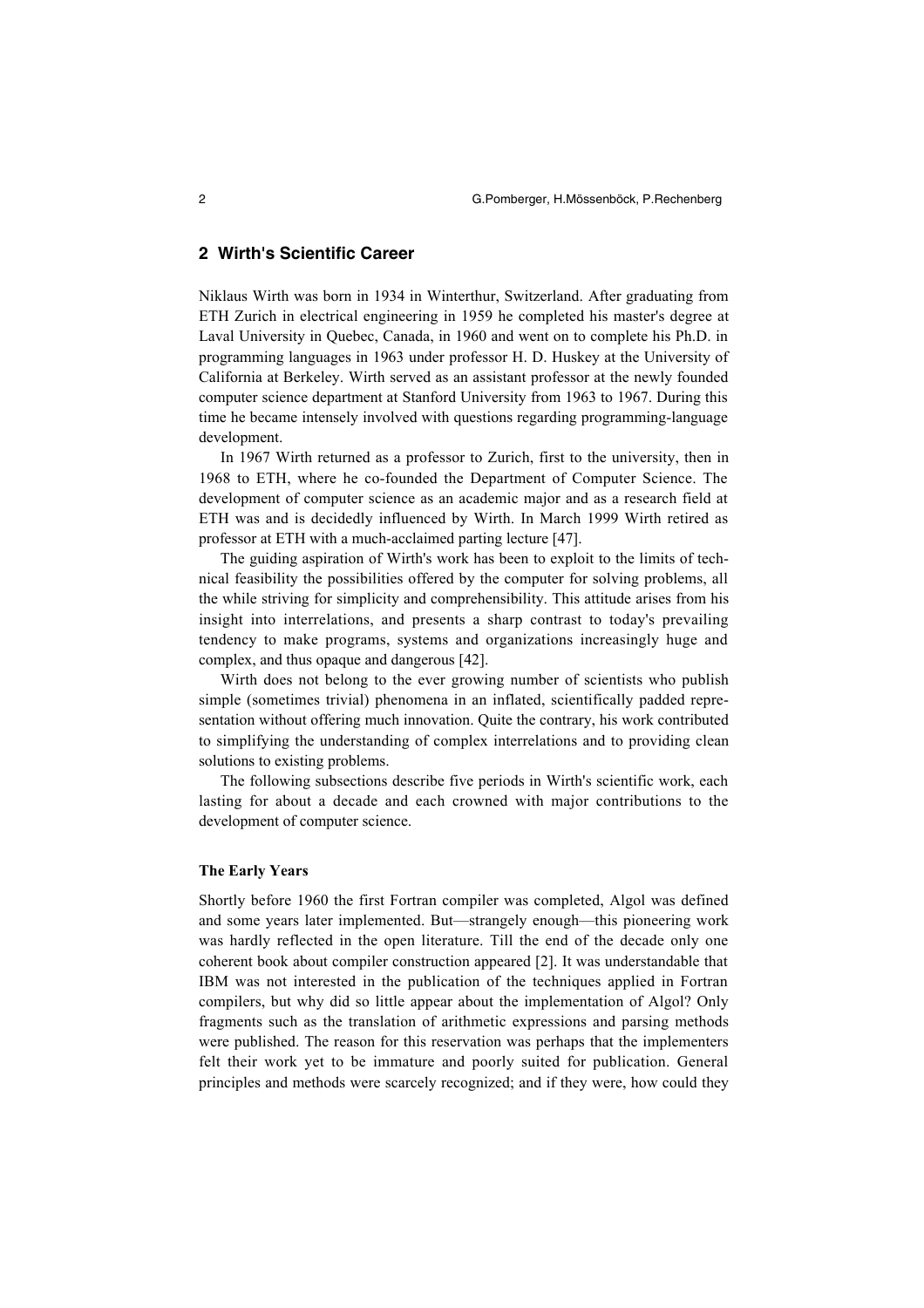be described? Assembler code was unreadable, Algol was known only to a small minority, and Fortran was taboo in the Communications of the ACM.

This was the situation when Wirth's and Weber's paper "Euler: A Generalization of Algol and its Formal Definition" appeared in 1966 [3]. Contrary to all the patchy work before, it contained the syntactic and semantic description of a complete language with a size similar to Algol. Moreover, the description of syntax and semantics were not intermingled as usual at this time but clearly separated, and the semantic description was quite formal. This was new! The paper contained also a lot of other interesting things: An outline and a judgement of contemporary suggestions of semantic descriptions, a definition of precedence grammars (which were invented by Floyd shortly before [1]), and, last but not least, the formal description of an interpreter that served as back end in the Euler compiler.

This description method was so sound that Wirth from thereon always put his faith in it. His technique to separate syntax and semantics may have been a model for Knuth's attributed grammars. It was also new to build the syntax of a programming language in accordance with a particular parsing method, and, of course, to combine the definition and an implementation of the language. This combination characterizes also Wirth's later work: not only to define a language but to implement it as well and to experiment with it before publication. Here we encounter the old and humble craftsmanship which today's computer scientists would need so much.

Two years later Wirth developed PL360 [5], an algorithmic language for the IBM 360 machines. This work showed how steadily he went his own way, building innovations on top of experienced grounds. We believe that PL360 must have been a revelation for the assembler programmers of the IBM 360. It is remarkable that Wirth developed the PL360 compiler as a cross compiler, since no 360 machine was available to him at this time. He wrote:

At the time when the project to develop a compiler for PL360 was started, no 360 computer was available to the author, nor did the facilities promised with the forthcoming machine look too enticing to use. It was therefore decided to use the available Burroughs B5500 computer for the design and testing of the compiler, which was completed by the author within two months of part time work. It accepted a preliminary version of PL360 which contained the basic features of the presently described language.

The compiler was then reprogrammed in its own language. Through a loader and supervisor program (written in assembly code), the program, recompiled on the B5500, became immediately available on the 360 computer.

The experiment of describing the compiling algorithm in PL360 itself proved to be the most effective test on the usefulness and appropriateness of the language and it influenced the subsequent development of the language considerably. During this process, several features which seemed desirable were added to the language, and many were dropped again after having proved to be either dubious in value, inconsistent with the design criteria, or too involved and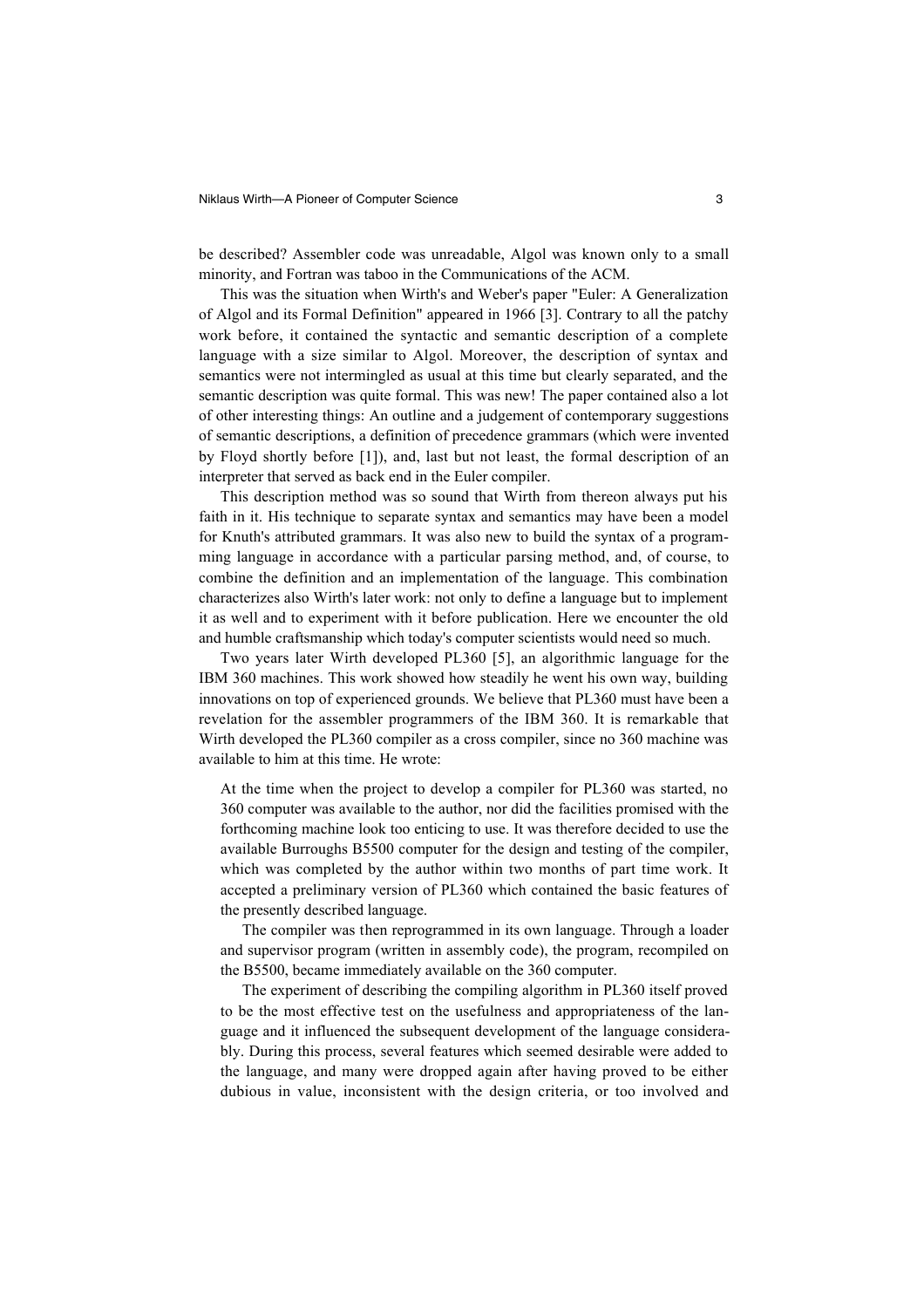leading to misconceptions. The leading principle and guideline was to produce a conceptionally simple language and to keep the number of features and facilities minimal.

Don't these sentences embody the program of Wirth's further scientific life? Didn't he apply the same methods in the development of Pascal, Modula and Oberon?

When we read the PL360 paper anew we were astonished how careful he motivated his design decisions. Read for instance the section "Addressing and Segmentation" which discusses base register addressing, a property of the 360 that led to many difficulties and programming errors.

#### **From Euler to Pascal**

Wirth's work on Euler attracted the interest of an IFIP working group whose goal was to propagate and further develop Algol60. In 1965 three recommendations for a successor were submitted. During the deciding meeting in the fall of 1966 in Warsaw, the proposal of van Wijngaarden was favored over Wirth's recommendation and was developed further to receive IFIP ratification in 1970 as Algol68. While Algol68 was a completely new language, Wirth's recommendation had strived to improve Algol60. Together with Hoare, Wirth refined his proposal into a language called Algol-W [4] and implemented it at Stanford on an IBM/360 using his systems programming language PL360. Algol-W was widely distributed among universities and contributed to spreading the spirit of Algol.

In 1968 Wirth began with the development of Pascal [7, 8, 10, 11, 14]. This happened to be the beginning of a whole series of great contributions to the development of computer science and laid the foundation of Wirth's reputation as a computer pioneer. He writes of his work on Pascal:

Freed of the constricting influence of a workgroup consensus, the language Pascal was conceived in Zurich. The foundation was provided by Algol-W and the desire to develop a language that can be implemented efficiently and that meets the requirements for building system programs (compilers, operating systems). Furthermore, we gave top priority to a base of clear, mathematically and machine-independently defined concepts so that the language could be employed to the advantage of instruction in computer science.

These goals were more than achieved. Pascal was first used for teaching at ETH in 1972 and grew to be one of the most popular teaching languages in the world. Not only teachers but also practitioners learned to appreciate Pascal's concepts. Hardly any other programming language has been the subject of so much literature.

In the development of Pascal, a major aim was to show that structured languages need not take a back seat to older languages such as Fortran with respect to the efficiency of the generated code as long as proper attention was paid to the implementation of the compiler. Unfortunately the computer industry and industrial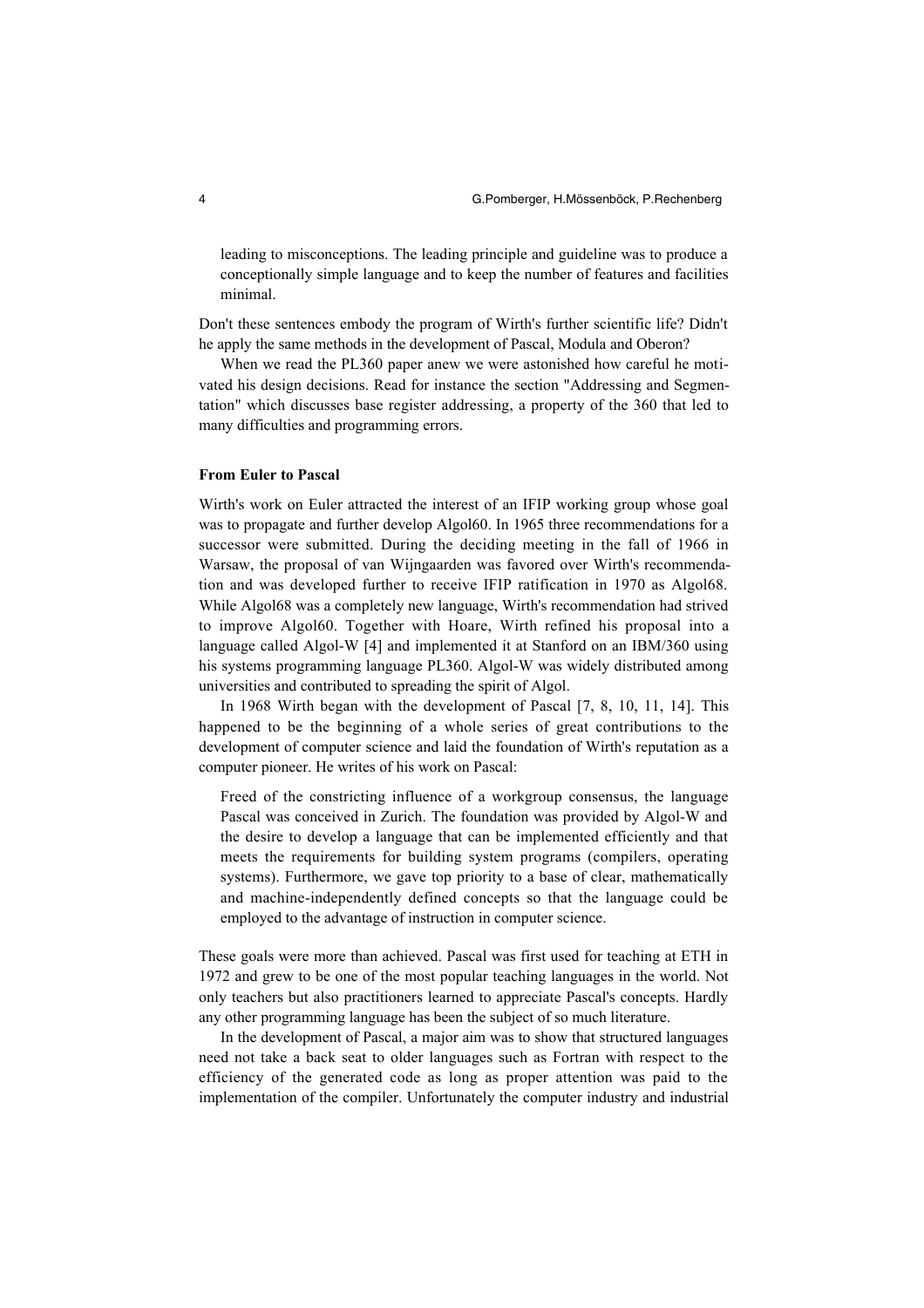users, who should have had a particular interest in this kind of engineering, took many years to recognize the value of this work, and some never did.

A new Pascal compiler project at ETH served as a proving ground for the technique of stepwise refinement in program development, which was also postulated by Wirth [6]. This provided the welcome opportunity for other universities to assist in porting the Pascal compiler to other computers. The machine-independent parts of the new compiler generated code for a virtual machine, which could then be implemented rather easily as an interpreter on other machines. This virtual machine was called Pascal-P (for portable) [24] and became the basis of the many Pascal implementations that first became available for mainframes (IBM, DEC, UniVac, Siemens). The breakthrough for Pascal, however, came with the rise of the microcomputer and the realization that Pascal-P could be implemented there as well.

Even then Wirth did not confine himself to just the design and implementation of programming languages. In 1970 ETH acquired a mainframe, a CDC 6000. The priority in selecting the machine was to meet the demands of scientific computing (number crunching). While time sharing systems were spreading worldwide, the software of this computer was not well-suited to this approach. Under the direction of Wirth and in cooperation with the ETH computing center, the new time sharing system Venus was developed and successfully met the demands of multiple terminal access without a noticeable reduction in computing performance.

#### **From Pascal to Modula-2 and Lilith**

In 1973 Wirth committed himself to the development of concepts and tools for the design of modular multiprogramming systems. The rules postulated here forced the formulation of language elements to express the creation and synchronization of such processes. Embedding these rules into a minimal environment led to the language Modula [17, 18, 19], which was implemented on a PDP-11. The first application was the Hexapus system, which permitted the direct connection of small computers to the computing center.

In a sabbatical year spent at the Xerox Palo Alto Research Center in 1976, Wirth encountered a fundamentally new kind of computer, the personal workstation. It was programmed in a language called Mesa [16], which was based on the concepts of modules and separate compilation. Back at ETH Wirth launched a research project with the goal of developing such a computer together with an appropriate programming language and system software. The result was the workstation Lilith [23, 27], the programming language Modula-2 [25], the operating system Medos [26] and a couple of other tools. Despite the apparently enormous scope of the project, the determined work of up to seven team members achieved the goal in only three years. This is a result that is hard to beat.

In addition to an operating system and a compiler, a program development system requires an interactive editor. All these tools had to be developed from scratch for the Lilith in order to be able to exploit the high-resolution monitor and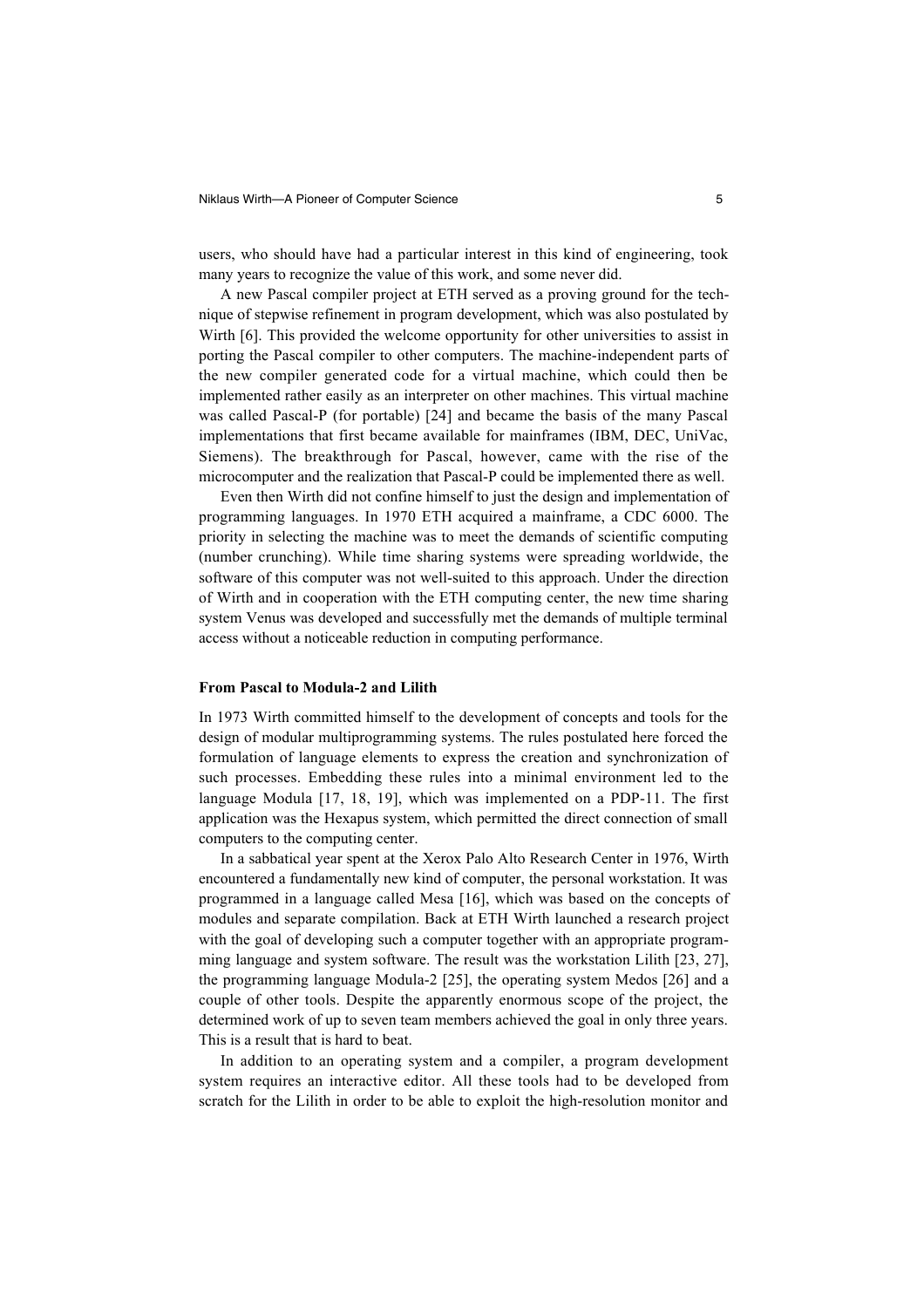the mouse. Wirth himself programmed the prototypical text editor Dina as well as the graphics editor Sil for producing figures and schematic diagrams for documenting the Lilith hardware. Dina proved to be the model for the later editors Andra and Lara [28], which allowed the simultaneous creation of multiple documents with various fonts and were inspired by Xerox' Bravo editor [22]. Although tools of this kind are standard for every computer today, at that time they were revolutionary.

The most significant contribution of the Lilith project was to enable solutions that were unthinkable with commercially available products of the time. The first ten Liliths were put into operation in 1980, years before similar systems became commercially available. Lilith computers were subsequently employed not just at the ETH Zurich, but throughout the world (one of the first Liliths outside of ETH was shipped to the University of Linz). Seldom have the results of a university research project been translated so directly into practical use.

The development of a complete system like Lilith in such a short time was made possible in part by the deliberate availability of only one programming language. The choice was a modified Pascal called Modula-2, a language inspired by Mesa that consciously sacrificed backward compatibility. The new concepts included the module as the programming unit for separate compilation, the coroutine as the basic component of parallel processes, and an encapsulated set of types and procedures to enable access to machine-dependent properties.

The first Modula-2 compiler was completed in 1979 on the PDP-11; it was then ported to the Lilith. Interest in Modula-2 grew quickly because it had obvious advantages over Pascal, especially for the design of complex systems in teams. Furthermore, Modula-2 was simpler and more elegant than Ada, a language developed at the same time with nearly the same goals. Not only was the PDP-11 compiler distributed to hundreds of universities and companies, also compiler companies began to develop and sell their own compilers. The advantages of Modula-2 already became evident in the development of the Lilith software. The compiler, the operating system, the editors, and all other tools were programmed exclusively in Modula-2. This showed that the restriction to a single language was not only possible, but even brought significant advantages.

A personal workstation gains value when it is connected to other computers via a network, especially with servers and shared resources such as printers and file servers. Under the direction of Wirth, a network interface was designed on the basis of Ethernet. This was the first fast local area network in Switzerland and was well ahead of its time.

Although Wirth had already experienced the multifaceted use of laser printers in 1976 at Xerox PARC, these printers only became affordable in 1982, and even then they lacked the interface to computers that could make use of their advantages. That same year Wirth acquired the first two laser printers in Europe. He designed the hardware and software interfaces himself as well as the formatting program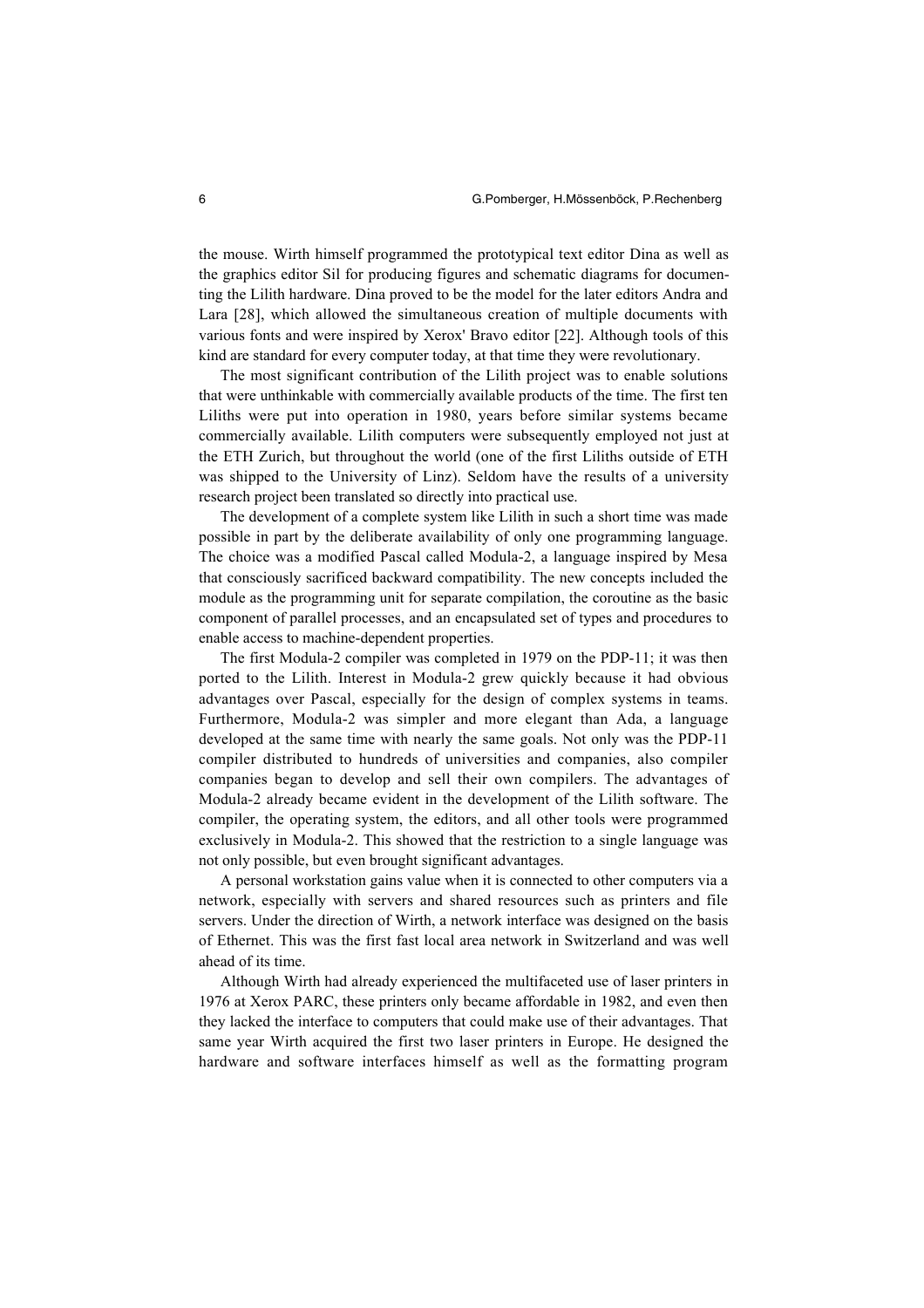Skylla/Zeus, with which he produced his book *Programming in Modula-2* on the Lilith to camera-ready copy. Again Wirth was a harbinger.

Another important contribution in the seventies was Wirth's proposal for a new syntax notation [21], to become known as EBNF. With Algol, PL/I and other languages a bunch of different notations had been developed, all variations of the Backus-Naur form (BNF), some of them enriched by new metasymbols, some even written in two dimensions (PL/I). Wirth proposed a new notation that at one blow made all the others look baroque and inappropriate. It allowed expressing recursion by repetition, the removal of empty alternatives, and it was easily parsable by a machine. Wirth used this notation for the description of his own languages. We wonder why it did not become a world wide standard. Unfortunately, Ada, Java and other new languages use different syntax notations again.

#### **From Modula-2 and Lilith to Oberon and Ceres**

With Modula-2 and Lilith, Wirth set a milestone in computer science. But he would not have been Wirth if he had been satisfied with that and rested on his laurels. Guided by his knowledge and experience from the Modula-2 project, and with the support of his colleague Jürg Gutknecht and a small project team, he developed the programming language and operating system Oberon [34, 35, 36, 39, 40] and the Ceres workstation (Model 1 1984-86, Model 2 1988, and Model 3 1990 [32, 37]). These developments, like their precursors, stood out by advancement and simplification of the status quo without uneasy compromises. Oberon enhanced Modula-2 by the concept of type extension [33], and thus by object-oriented concepts; at the same time it is a leaner Modula-2 trimmed down to what is most important. The language Oberon is seductive in its simplicity and minimality, as is the operating system.

Likewise, the Ceres workstation is exemplary of consistent development in terms of overview and understanding. In his challenging requirements definition Wirth demanded, among other things, energy-saving and quiet operation. He achieved this with such an extremely low energy consumption level that a noisy ventilation fan became superfluous. The Ceres-3 consumes only 15 watts in continuous operation without a monitor.

In order to make Oberon available on all modern computers of that time, a new project [43] was launched in 1989 in which the Oberon compiler was split into a machine-independent front end and a machine-specific back end. The back end was implemented for the IBM PC, for the Macintosh as well as for workstations from Sun, DEC, IBM and HP. This established full source code compatibility of Oberon programs across a multitude of platforms. In the course of this project, the Oberon language was slightly extended to Oberon-2 [38], which supports type-bound procedures. The Oberon-2 compilers were distributed via the newly popular Internet and were picked up by many universities and companies all over the world.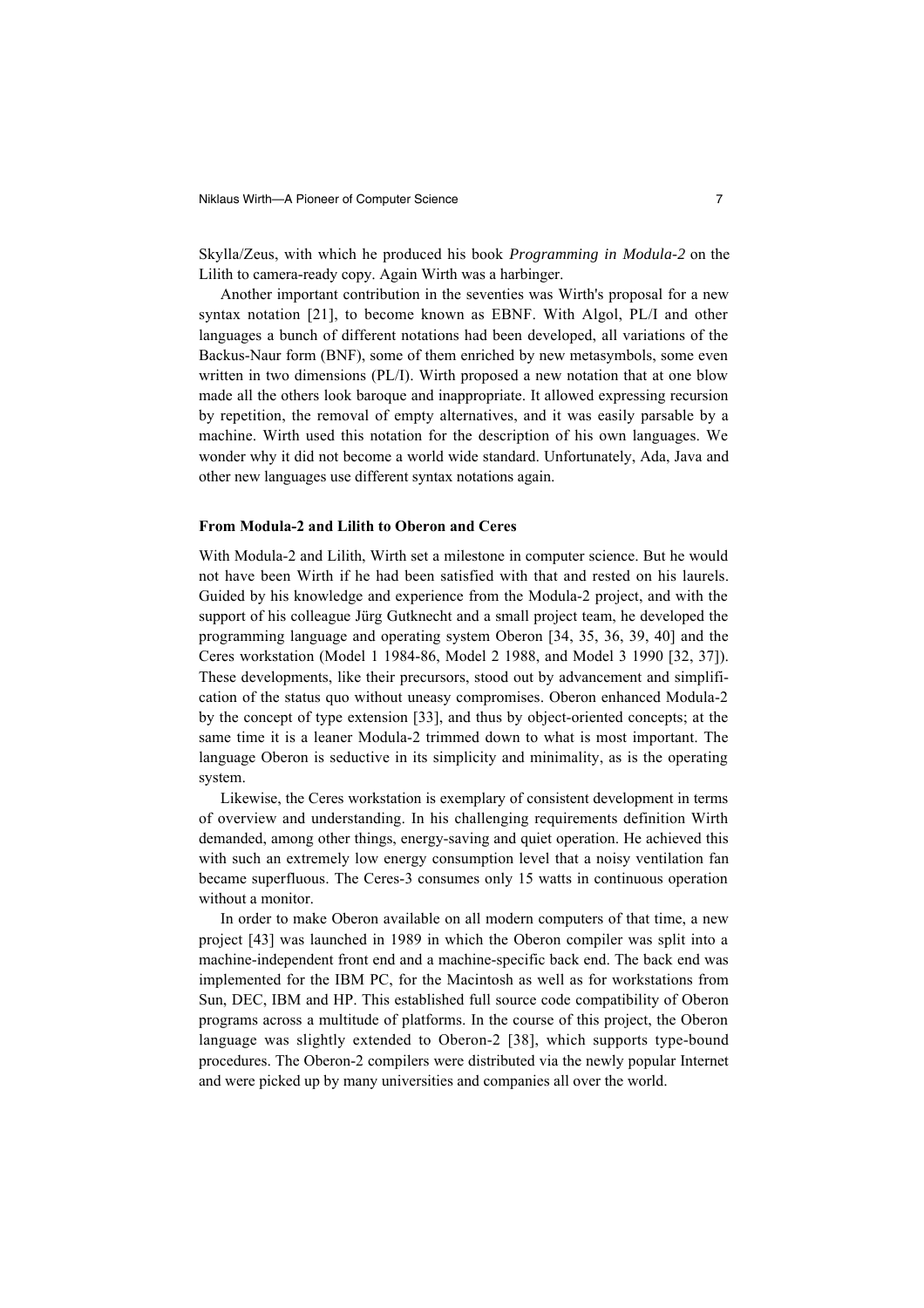#### **Wirth's recent work**

In recent years Wirth has been involved in developing programming languages and tools for Field Programmable Gate Arrays (FPGAs) [45, 46]. These are components that afford an array of processors of a single type. Each processor handles one or more very simple logical operations and is connected with its neighbors. By programming the array, any hardware circuit can be implemented in software. The circuit proves somewhat slower than a real hardware circuit, but has the advantage that it can be reprogrammed at run time. Wirth's assistants employed this technique to build a simple workstation in which individual hardware components assume different functions. Wirth successfully used FPGAs in his lectures on Digital Circuit Design [41], which allowed students to design and test circuits in software. This proved to be an inexpensive alternative to hardware laboratories and shows how Wirth applies his endeavor for efficiency, simplicity and elegance to all conceivable fields.

Before receiving his emeritus status, Wirth once again let his engineering talent flare up. He conceived and implemented hardware and software for the control of model helicopters—of course in Oberon. This project proved that there is no reason for not applying modern high-level languages to even such specialized fields as lowlevel real-time systems.

### **Publications and academic honors**

Wirth's outstanding character is also reflected in his publications, which, like his other work, are distinguished by clarity and concentration on what is relevant. Wirth has authored numerous publications, among them more than 10 books that have been translated into many languages and have become classics in computer literature.

After this necessarily incomplete list of Wirth's achievements, it should be no surprise that any selection of the top ten computer scientists in the world almost certainly includes his name. The international computer science community has bestowed special recognition on Wirth and honored him with numerous awards, prizes and honorary doctorates. Eight honorary Ph.D.s from seven nations have been conferred upon him, and with at least ten high awards, Wirth is certainly one of the most decorated computer scientists in the world. We mention only the following distinctions as representative of Wirth's many honors:

- The ACM's A.M. Turing Award is the highest distinction that a computer scientist can achieve. Wirth received this award in 1984.
- The IEEE Emanuel R. Piore Award for achievement in the field of Information Processing contributing to the advancement of science and the betterment of society went to Wirth in 1983.
- in 1987 Wirth was decorated with the IEEE Computer Pioneer Award.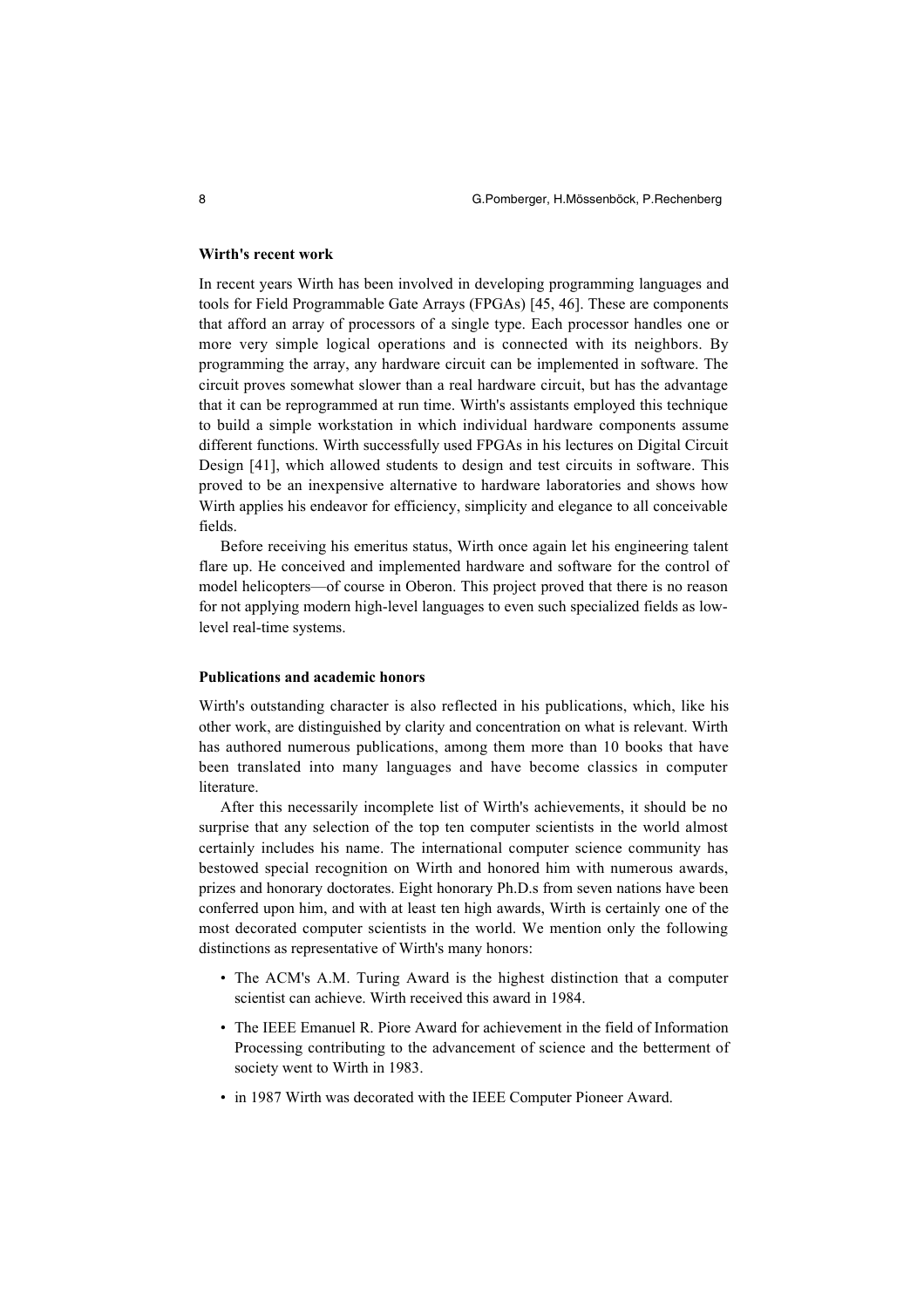- The Prix Max Petitpierre, an award presented to a person whose political, diplomatic or economic activities, or scientific or artistic works, have made a contribution to improving the relationship of Switzerland with the rest of the world, was extended to Wirth in 1990.
- The Marcel Benoit Prize was imparted to Wirth in 1991 in recognition of the computer languages introduced by him that realized new concepts of structured programming and had a lasting influence on the multifaceted use of computers worldwide and in all fields of knowledge.
- In 1994 Wirth was inducted into the U.S. National Academy of Engineering.
- In 1999 Wirth was awarded the Outstanding Research Award in Software Engineering by ACM SIGSOFT and the Leonardo da Vinci Medal from the Societe Europeenne pour la Formation des Ingenieurs (SEFI).

# **3 The Person Niklaus Wirth**

One of the sources of Wirth's many successes, indeed perhaps the primary source, has been a rare combination of personal characteristics. On the one hand, he is by nature an inventor with a tremendous feeling for what will be of importance in the future. On the other hand, he has the ability to combine theory and practice in a most advantageous way. He not only defined his programming languages and tools on paper, but also built compilers and implemented tools so that they could be used by the rest of us. He even designed and built his own computer systems that were tailored to his programming languages, thus merging hardware and software to an inseparable unit. There are few computer scientists who feel at home in both hardware and software engineering to the same extent, and we know of no other person who can combine the construction of software and hardware in such an advanced way.

Another characteristic of Wirth is the inevitability of his continuing development work. We are tempted to say that he is obsessed with striving for simplicity, efficiency and elegance. For example, after it became clear in 1982-83 that existing Modula-2 compilers, including those at ETH, failed to fully exploit the advantages of the language, Wirth decided to design a new compiler, which he implemented himself. The new compiler was based on the one-pass principle, made possible by the larger memory capacity of modern computers, and drastically reduced the frequency of slow access to secondary storage. The new compiler proved attractive in its clear and simple design and its efficiency. It encompassed 5000 lines of code, compared to 10,000 for its predecessor and more than 100,000 for other comparable languages. It compiled itself in less than 2 minutes, compared to 30 minutes for its predecessor and hours for other compilers of comparable languages. These advantages not only become obvious in daily use, they also refute the frequent claim that modern languages need gigantic, complex compilers.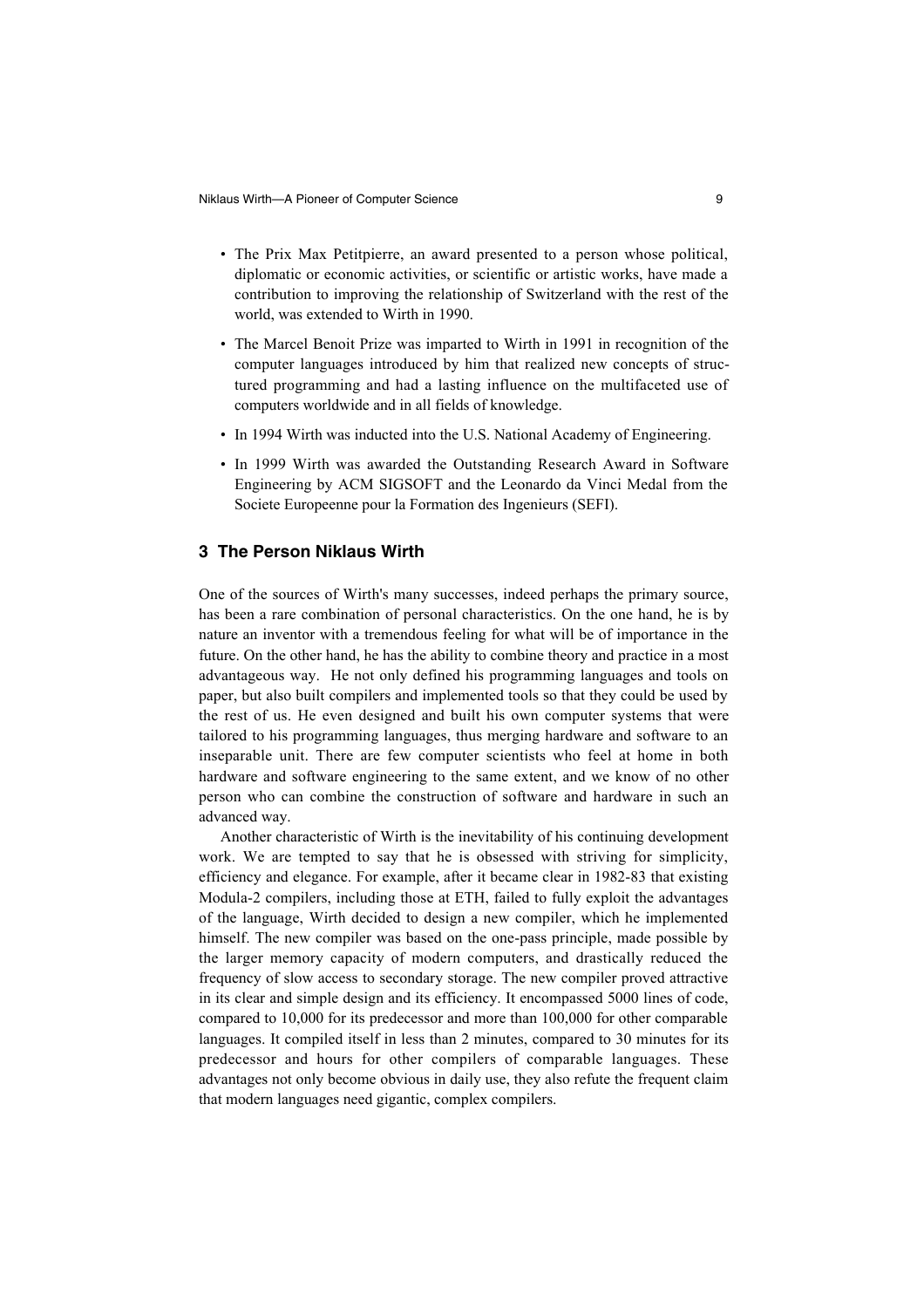Considering all that Wirth has achieved as an individual researcher and in cooperation with team members whom he often sparked to special achievements, it is easy to be astonished at his great success, and some might feel some degree of envy. Then some tend to look for negative characteristics that are so often associated with such outstanding talent. Could he be reclusive or conceited, or one-sided in his computer orientation, or a lunatic, or unapproachably arrogant? Quite the contrary, we can assure that none of this applies.

To give a very personal picture of Niklaus Wirth, one of the authors of this paper (Gustav Pomberger) remembers how he first met Wirth and how he became a disciple and a friend of him:

As I arrived at his institute in 1982 for a research position, my reverence for him made me afraid to knock at his door. But when I first met this great scientist with quickened pulse, the friendly, pleasant-natured and modest man stretched out his hand to me and dissipated my nervousness. He did not speak down to others, as many much less creative persons in such positions often do. Wirth turned out to be not just a brilliant scientist but also a very special person in many fields. Let me share some episodes to show what I mean.

The occasion was the awards presentation of the Austrian Computer Society. I was quite surprised as Wirth recognized after only a few notes that the orchestra was opening the ceremonies with Mozart's Linz Symphony, certainly not one of the composer's more important works. Wirth then began his talk on processor architecture with some comments on the Linz Symphony that showed that he was a profound music lover.

Although Wirth claims not to be into sport and likes to smoke his pipe regularly, he has always been in excellent physical shape. He astounded me on our tour through South America in 1987 as he challenged me to a race at an elevation of 4800 meters in the Peruvian highlands. Although I had done a lot of running not long before, my astonishment grew as my 15 years' senior friend outclassed me without effort. His toleration of the elevation and his condition were sensational.

Wirth is also a language talent—and this is not limited to programming languages. He speaks several languages and amazed me on our South America trip when we arrived in Lima as he began to employ excellent Spanish to converse with a lovely Peruvian lady.

Wirth's interests also extend to politics and literature—not just computer literature, of which I suspect that he reads very little. Over the years he has called my attention to many highly interesting books. I was always amazed how much time he had for things other than computer science, although his scientific productivity is well above average. In many discussions that I recall, Wirth impressed us not only with his astuteness and analytical talent, but ever again with his broad education and his wit and sense of humor.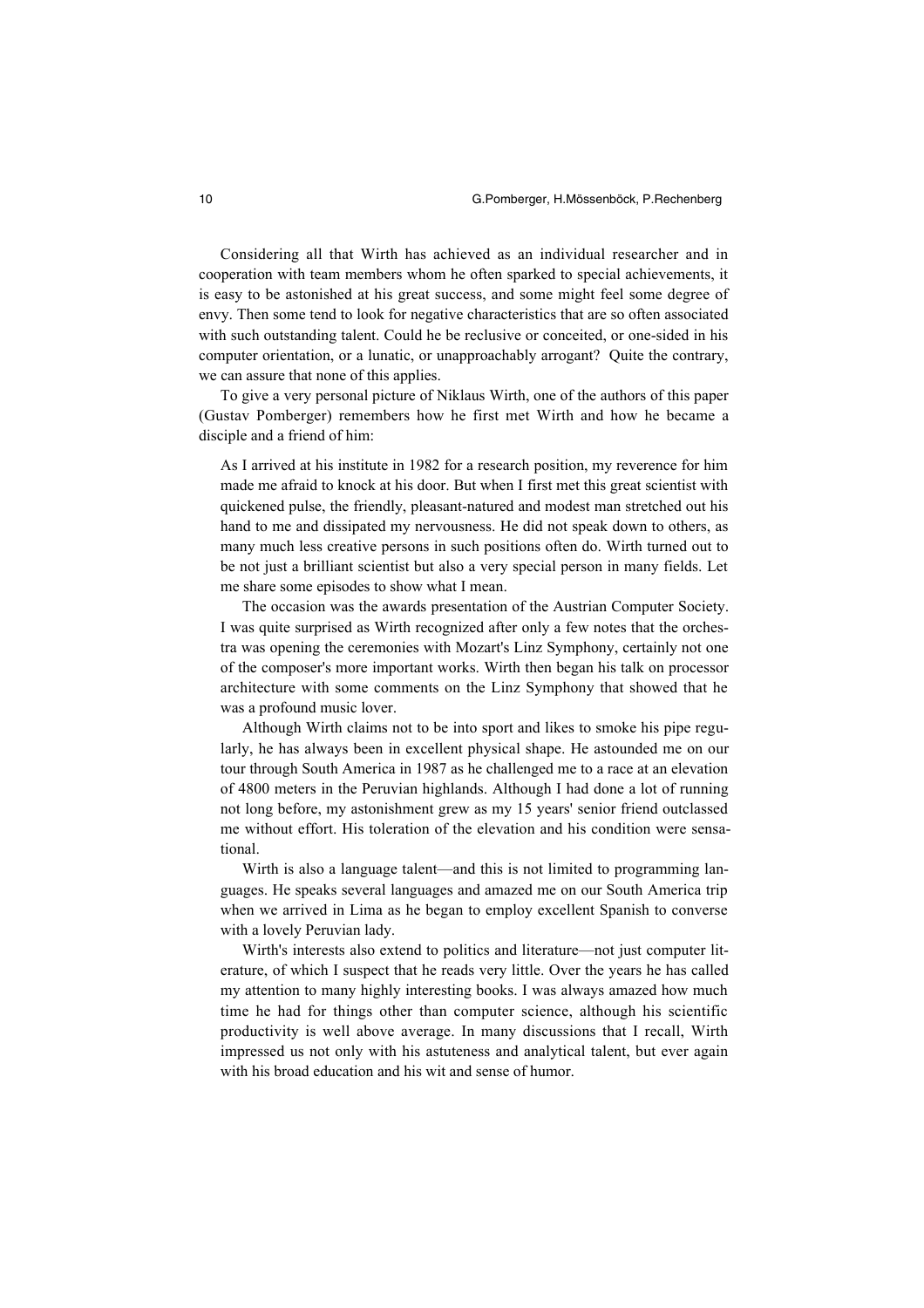Often intellectuals prove to be quite clumsy when it comes to any manual work, but not Niklaus Wirth. He shows splendid craftsmanship. His home is filled with not just tools for software and hardware, but also with classical tools for precision engineering and other crafts. For example, he enjoys building model airplanes, but he also demonstrated flight talent on real planes. I recall sharing a glider flight with him. After only a little instruction, he could handle the glider almost perfectly, and some time later he took flight training in the U.S.

### **4 Wirth's Influence on Teaching and Research in Linz**

Wirth's work influenced computer scientists at many universities all over the world. As an example we show, how Wirth's research shaped our own work at the University of Linz.

The oldest of the three authors (Rechenberg) grew up with Fortran and PL/I and had used mainly IBM machines when he came to Linz in 1975 to take a chair for software development. He knew Wirth from his publications and highly valued his work but he did not become a particular friend of Pascal because the Pascal of that time—like Algol—did not allow separate compilation of procedures. This seemed to be a severe disadvantage for practical use because it prevented the modularization of large programs.

This situation changed all of a sudden with the advent of Modula-2 and personal computers. In Modula-2 we found everything we needed for research and teaching in compiler construction and software engineering: A new small language with all the modern constructs of Pascal, and, in addition, a wonderful module concept with encapsulation, import and export.

In the early eighties—at the beginning of the microcomputer age—our group in Linz decided to write a Modula-2 compiler for such a small machine. A "modern" computer was acquired (an Intel 8085 with 128 Kbytes of memory and still without a hard disk) at a price for which you could get 20 high-end PCs today. Since half of the memory was already taken by the operating system it was clear that our compiler would not fit into memory as a whole. We had to divide it into 7 passes. Although the compiler became too clumsy and slow to be used in practice, the project was a great experience and a kind of apprenticeship for us. For the first time we had the opportunity to study Wirth's way of writing compilers in detail. We were lucky to obtain the sources of the ETH 4 pass Modula-2 compiler that had just been developed for the Lilith. We learned about Wirth's way of parsing, error handling, type checking, attribute management and code generation. What we learned was immediately integrated into our lectures, so that our students in Linz obtained first hand knowledge about modern compiler technology.

As the computers became bigger and cheaper, it was feasible to think about onepass compilers. In 1984 Wirth developed a single-pass Modula-2 compiler for the Lilith, which was an incentive for us to start a follow-up project, in which we ported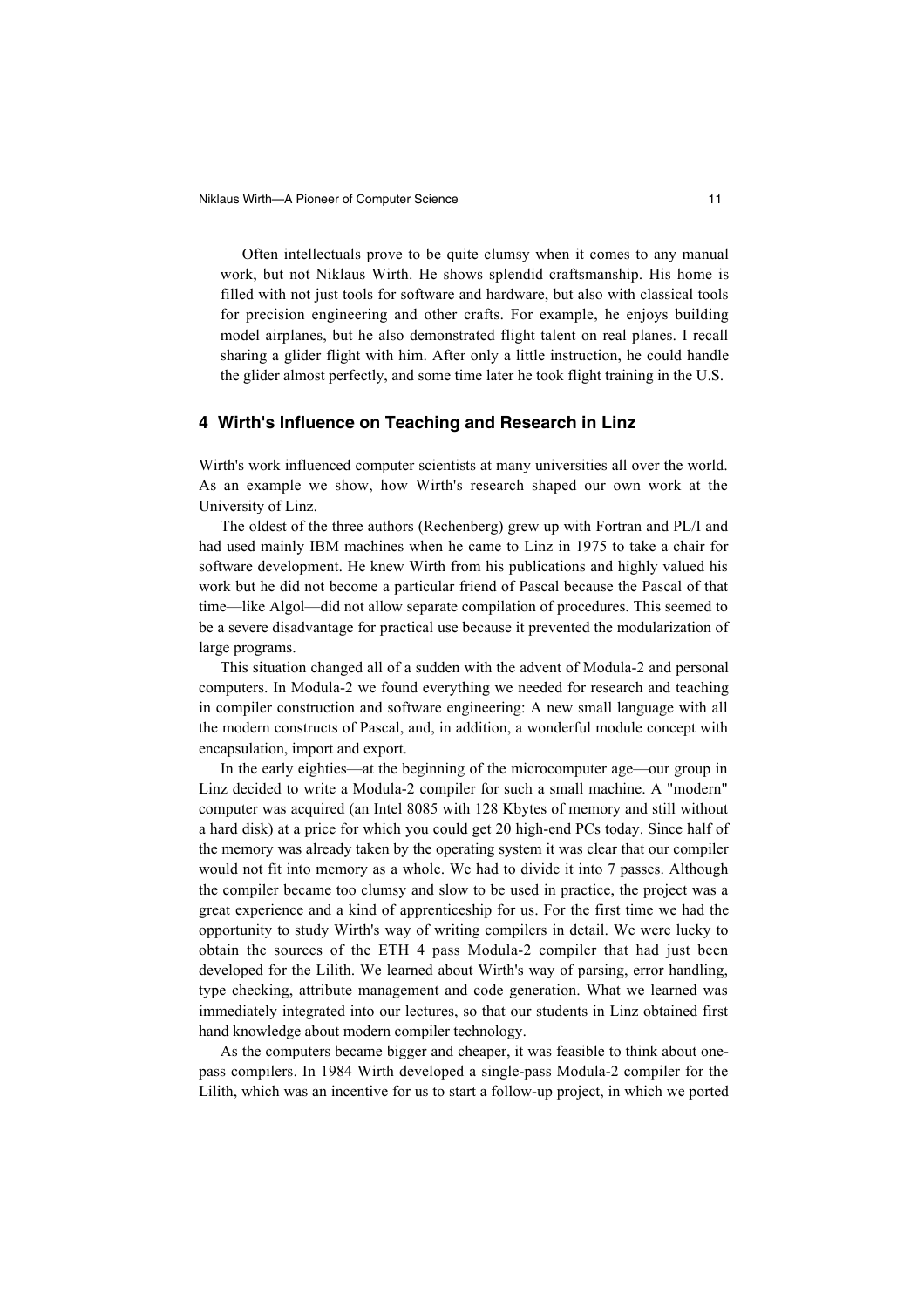this compiler to our mainframe, an IBM/370, which we still used for teaching at that time. Again we were stunned by the simplicity and elegance of Wirth's code. Since there was no Modula-2 compiler on the IBM/370 so far, we had to cross-develop our compiler on a Macintosh and transfer the generated code over a 300 baud modem line to the mainframe. Although every bug fix caused a recompilation on the Macintosh and a multi-hour transfer of the new object code to the mainframe, we got a first version of the compiler running within just a few weeks—a fact which can partly be put down to the clear structure of Wirth's compiler.

Our compiler projects in the eighties also led to personal contacts between Zurich and Linz. Visits of Rechenberg were followed by a longer stay of Pomberger in Wirth's group in 1982. From 1984 to 1987 Pomberger served as a professor at the University of Zurich, which allowed an even closer contact between Wirth and him. Finally, Mössenböck joined Wirth's group as an assistant professor from 1988 to 1994.

Since 1994, Oberon became the major work horse for many of our research projects in Linz. We ported the Oberon system to the Power Macintosh and to Linux, we used it in Ph.D. projects on object-oriented databases, static program analysis and distributed object systems, and extended it by a number of mechanisms such as metaprogramming, exception handling, and concurrency.

Wirth had also a substantial influence on teaching in Linz. Generations of students were educated with his programming languages. In 1982, Pascal became the primary teaching language, which was followed by Modula-2 in 1986, and finally by Oberon-2 in 1994. The simplicity and clearness of these languages make them ideal for beginners, but Modula-2 and Oberon-2 also have all the features that are necessary to teach advanced software engineering concepts.

More than anybody else from outside, Wirth has shaped teaching and research in Linz. Not only many of the professors and researchers but also the students can be called his disciples. For this reason, Wirth received a honorary doctorate from the Johannes Kepler University of Linz in 1993.

### **5 Conclusion**

Niklaus Wirth is certainly one of the most remarkable characters in computer science. During his 40 years of professional life he has contributed some of the most influential programming languages, but also compilers, system software, computer systems and a number of pioneering software engineering practices [9, 12, 15, 20]. An uncontested pioneer in computer science and a multifaceted individual in every way, Wirth influenced many of us and still continues to enrich the world around him.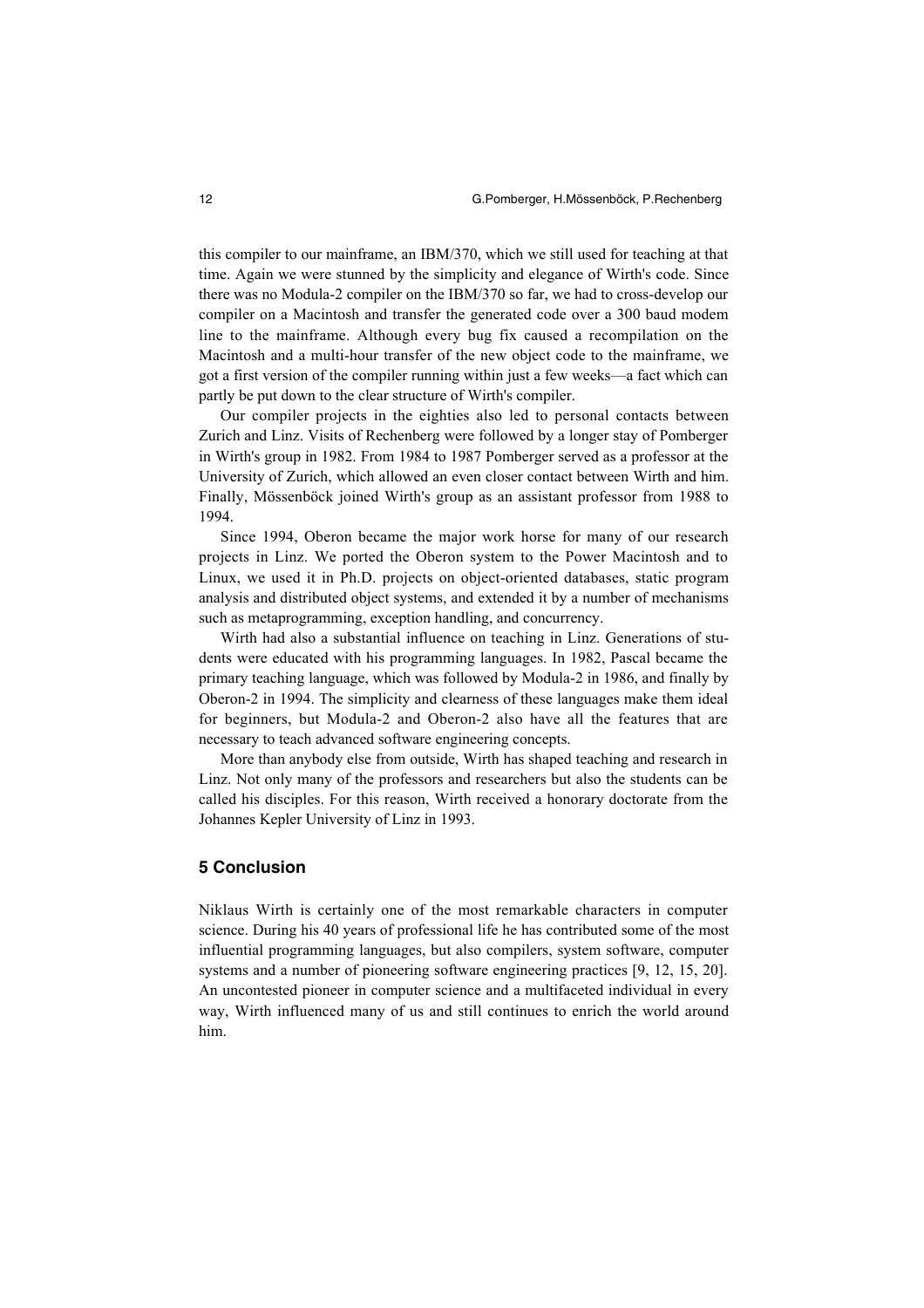Niklaus Wirth—A Pioneer of Computer Science 13 and 13

### **References**

- 1. Floyd R.W.: Syntactic Analysis and Operator Precedence. Journal of the ACM, 10(3):316-333, 1963
- 2. Randell B., Russell L.J.: Algol 60 Implementation: The Translation and Use of Algol 60 on a Computer, Academic Press, 1964
- 3. Wirth N., Weber H.: Euler: A Generalization of Algol and Its Formal Definition. Comm. ACM 9(1): 11-23, and 9(2): 89-99, 1966
- 4. Wirth N., Hoare C.A.R.: A Contribution to the Development of Algol. Comm. ACM 9(6): 413-432, 1966
- 5. Wirth N.: PL360, A Programming Language for the 360 Computers, Journal ACM 15(1): 37-74, 1968
- 6. Wirth N.: Program Development by Stepwise Refinement. Comm. ACM 14(4): 221-227, 1971
- 7. Wirth N.: The Programming Language Pascal. Acta Informatica 1(6): 35-63, 1971
- 8. Wirth N.: The Design of a Pascal Compiler. Software—Practice & Experience 1(4): 309-333, 1971
- 9. Wirth N.: Systematic Programming. Prentice Hall, 1973
- 10. Hoare C.A.R., Wirth N.: An Axiomatic Definition of the Programming Language Pascal. Acta Informatica 2: 335-355, 1973
- 11. Jensen K., Wirth N.: Pascal—User Manual and Report. Springer-Verlag, 1974
- 12. Wirth N.: On the Composition of Well-Structured Programs. ACM Computing Surveys 6(4): 247- 259, 1974
- 13. Wirth N.: On the Design of Programming Languages. IFIP Congress 1974, 386-393
- 14. Wirth N.: An Assessment of the Programming Language Pascal. Trans. Software Engineering 1(2): 192-198, 1975
- 15. Wirth N.: Algorithms + Data Structures = Programs. Prentice Hall, 1975
- 16. Mesa Language Manual. Xerox PARC, Oct. 1976.
- 17. Wirth N.: Modula: A Language for Modular Multiprogramming. Software—Practice & Experience 7(1): 3-35, 1977
- 18. Wirth N.: The Use of Modula. Software—Practice and Experience 7(1): 37-65, 1977
- 19. Wirth N.: Design and Implementation of Modula. Software—Practice and Experience 7(1): 67-84, 1977
- 20. Wirth N.: Towards a Discipline of Real-Time Programming. Comm. ACM 20(8): 577-583, 1977
- 21. Wirth N.: What Can We Do about the Unnecessary Diversity of Notations for Syntactic Definitions? Comm. ACM 20(11): 822-823, 1977
- 22. Lampson B.W.: Bravo Manual. Alto User's Handbook. Xerox PARC, 1978
- 23. Wirth N.: The Personal Computer Lilith. Proc. 5<sup>th</sup> Intl. Conf. on Software Engineering 1981, 2-16
- 24. Nori K.V., Amman U., Jensen K., Nägeli H.H., Jacobi Ch.: Pascal-P Implementation Notes. In: Pascal -The Language and its Implementation, Ed. D. W. Barron, John Wiley & Sons, 1981
- 25. Wirth N.: Programming in Modula-2. Springer-Verlag, 1982
- 26. Knudsen S.E.: Medos-2 : A Modula-2-Oriented Operating System for the Personal Computer Lilith. Diss ETH 7346, ETH Zürich, 1983
- 27. Wirth N.: From Programming Language Design to Computer Construction (Turing Award Lecture). Comm. ACM 28(2): 159-164, 1985
- 28. Gutknecht J.: Concepts of the Text Editor Lara. Comm. ACM 28(9): 942-960, 1985
- 29. Wirth N.: Algorithms and Data Structures. Prentice Hall, 1986
- 30. Wirth N.: Microprocessor Architectures: A Comparison Based on Code Generation by Compiler. Comm. ACM 29(10): 978-990, 1986